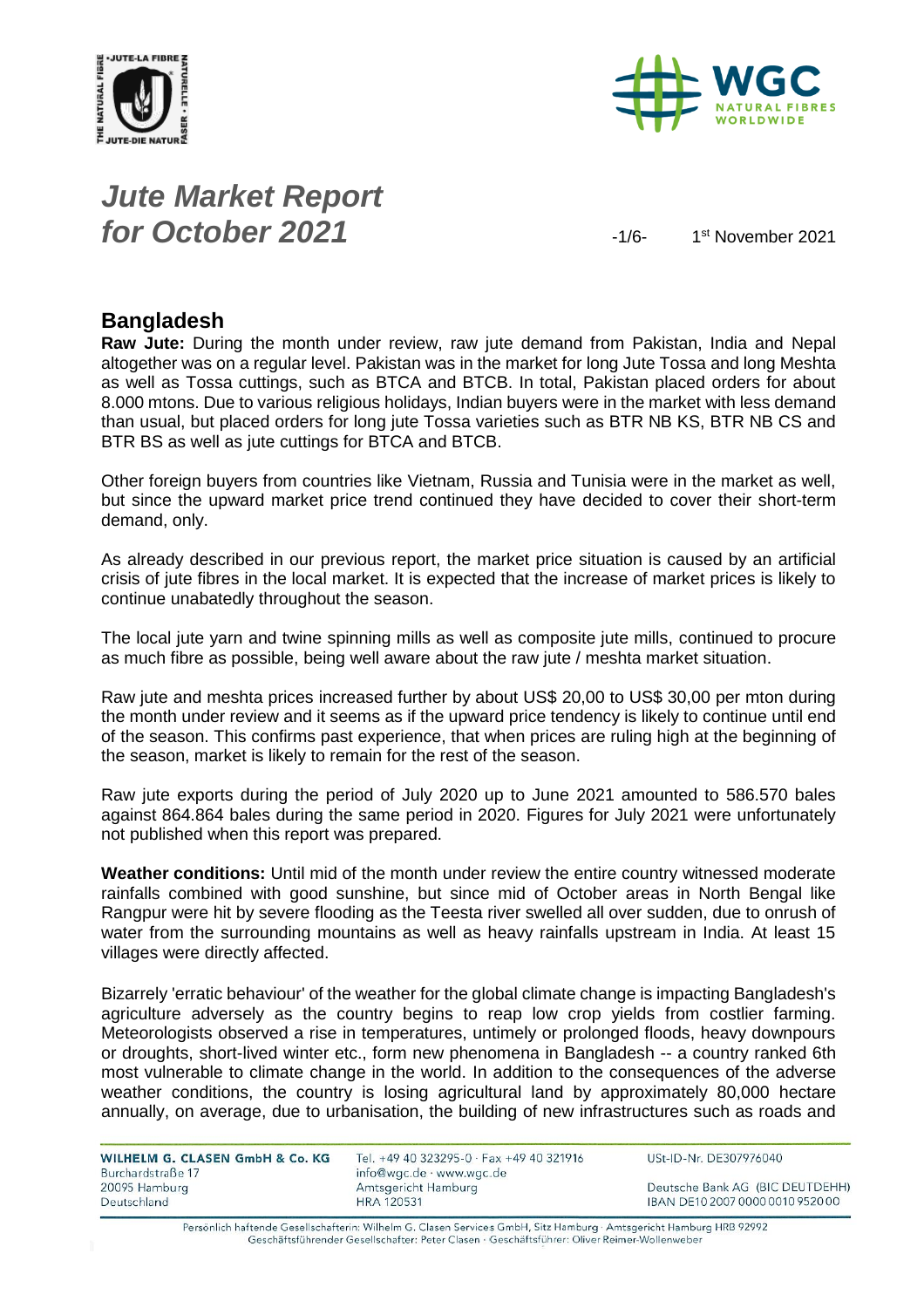



# *Jute Market Report for October 2021*  $\frac{1}{2}$

1<sup>st</sup> November 2021

implementation of other development projects. The agricultural sector plays a vital role in the economy of Bangladesh in terms of its contribution to the GDP, employment generation, livelihoods and poverty alleviation. It has approximately 12-per cent share in the country's over BDT 30 trillion economy, though its full potential has yet to be tapped through modernization mechanisation. It employs nearly 50 per cent of the workforce.

**Jute Yarn and Twine:** Export demand for both high and low quality of Jute yarn and twine from regular importing countries like Turkey and Iran increased during the month under review. Same applies for demand from other international markets such as India, China, Vietnam, Indonesia, Malaysia, Uzbekistan, the Middle East, Europe and USA. Prices increased again during the month under review. Local demand for both Sacking and Hessian quality jute yarns and twines for packaging purposes was on a regular level during the month under review.

**Export price:** Export prices for light and heavy count of jute yarns and twines increased further by around US\$ 30,00 to US\$ 50,00 per mton during the month under review. Due to shortage of fibre respectively slow arrivals of raw jute, many small and medium size jute mills are forced to reduce their capacities and to operate with two instead of three shifts per day.

High market prices in combination with extraordinary high freight rates, which shot up nearly ten times to US\$ 18,000 to US\$ 19,000 per 40ft container, the Bangladesh jute industry is facing a downfall of exports by 31 per cent in the first quarter of this fiscal year in comparison to same period last year. According to the Bangladesh Export Promotion Bureau (EPB), the Bangladesh jute industry exported goods with a value of US\$ 212 Mio.

Due to continuous high market prices, certain international buyers were forced to switch to alternate materials. The carpet industry for example is using recycled cotton yarns as a replacement for jute yarns and twines. The carpet sector in Turkey is the main consumer of jute yarns and twines from Bangladesh and since jute yarn and twines exports are responsible for around two third of the overall exports of jute goods from Bangladesh, jute yarn and twine spinning mills are hit the hardest by the recent development. Their exports plummeted by around 40 per cent during the first quarter of the fiscal year. However growing demand and a tightening supply indicate that cotton could be entering a bull market. Strengthening world cotton demand, an expected imbalance in cotton supply and demand and tighter ending stocks indicate such a market situation in the near future.

**Jute Goods:** Export demand for Hessians and Sackings from Africa, Europe, Australia and USA were on an average level during the month under review. Same applies for exports of unstitched Binola and B-Twill fabrics to Indian buyers. Jute CBC demand from the regular importing countries like Europe, UK and Japan was on a regular level during the month under review, too. An increased demand for Sacking and Hessian Jute Bags was observed from the local market.

| Tel. +49 40 323295-0 · Fax +49 40 321916 | USt-ID-Nr. DE307976040           |
|------------------------------------------|----------------------------------|
| info@wgc.de · www.wgc.de                 |                                  |
| Amtsgericht Hamburg                      | Deutsche Bank AG (BIC DEUTDEHH)  |
| HRA 120531                               | IBAN DE10 2007 0000 0010 9520 00 |
|                                          |                                  |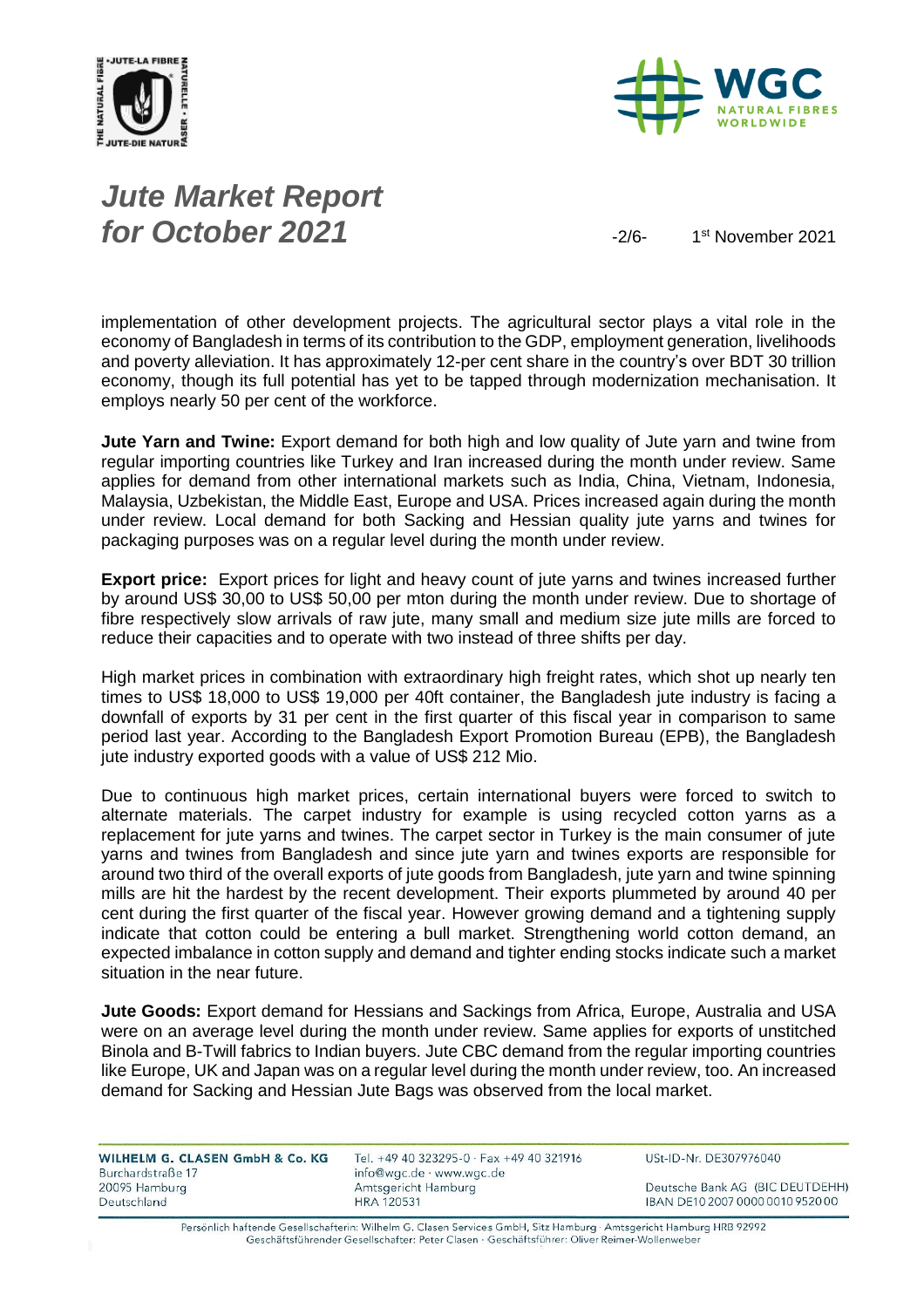



## *Jute Market Report for October 2021*  $\frac{3}{6}$

1<sup>st</sup> November 2021

During the month under review, export prices increased as follows:

Hessians: approx. 3% Sacking: approx. 2% to 3% CBC: approx. 3%

**COVID-19 update:** More than 40 Mio people in Bangladesh have received at least the first dose of the Covid-19 vaccine. Around 20 Mio people already received their second dose, according to the health directorate. The overall situation seems to improve as the number of new daily cases continues to decrease.



Source: www.worldometers.info

**Miscellaneous:** In order to boost jute production, the Bangladesh Government aims to bring in jute fibre threshing machines by April next year. The USAID-funded Future Bangladesh Cereal Systems Initiative for South Asia - mechanization Extension Activity (CSISA-MEA) has been working in Bogra, Jessore, Faridpur and Cox's Bazar since October 2019 to mechanize jute production.

Now the authorities are thinking of introducing mechanization in the jute industry in the rest of the country as well. It is estimated that around 7,000 machines are needed to complete jute fibre

| WILHELM G. CLASEN GmbH & Co. KG<br>Burchardstraße 17 | Tel. +49 40 323295-0 · Fax +49 40 321916<br>info@wgc.de · www.wgc.de | USt-ID-Nr. DE307976040           |
|------------------------------------------------------|----------------------------------------------------------------------|----------------------------------|
| 20095 Hamburg                                        | Amtsgericht Hamburg                                                  | Deutsche Bank AG (BIC DEUTDEHH)  |
| Deutschland                                          | <b>HRA 120531</b>                                                    | IBAN DE10 2007 0000 0010 9520 00 |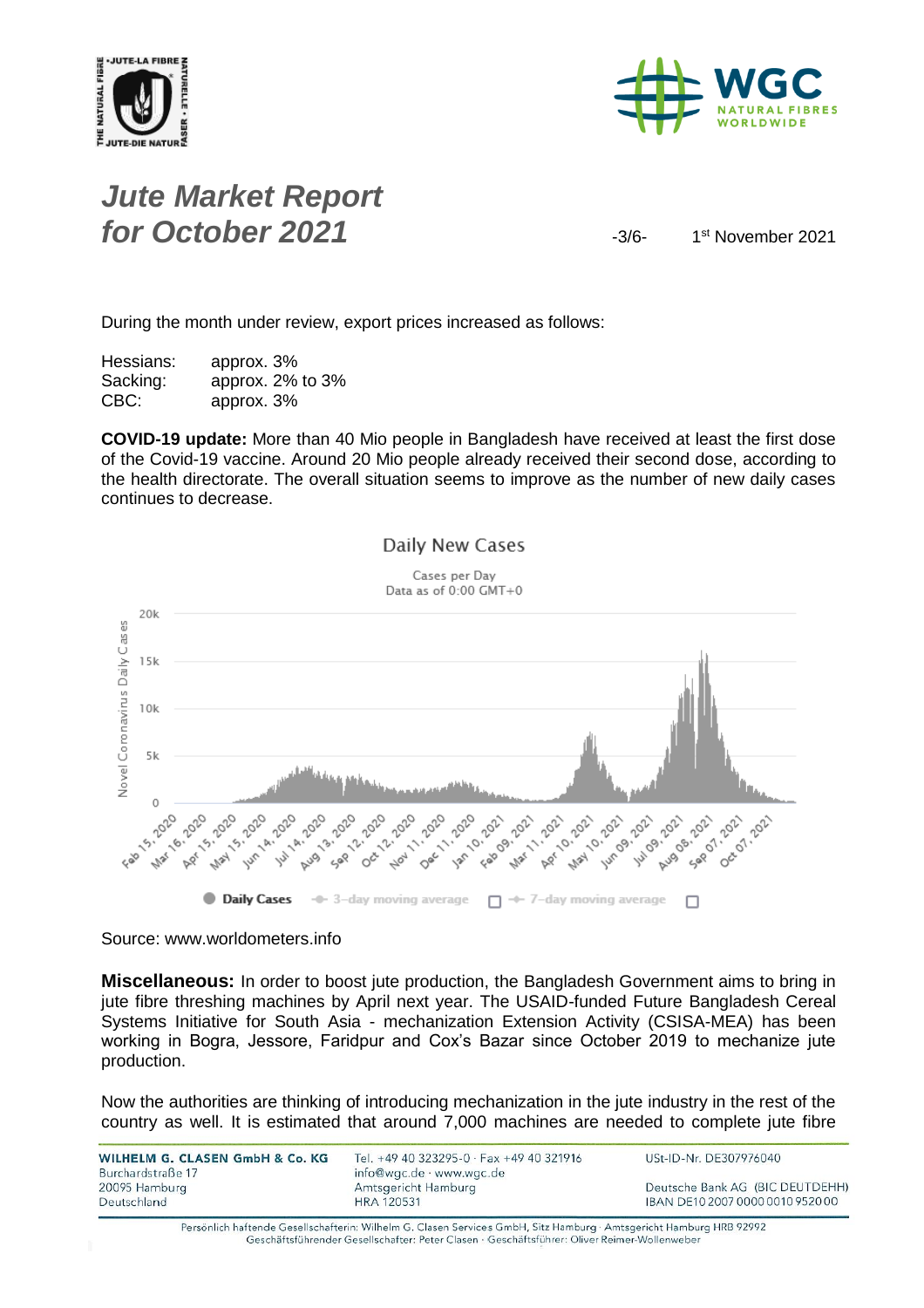

Deutschland



# *Jute Market Report for October 2021*  $-4/6$

1<sup>st</sup> November 2021

extraction across the country. Local sources mentioned, that it would be difficult to procure such a large number of machineries, as it takes three years to launch 200 machines in the five districts of North Bengal. The prices of these machines will range between BDT 1.5-2.5 lakhs, depending on the features of the machine. A single machine can produce as much as 144 labourers do in an eight-hour day, according to the CSISA-MEA. However, strong concerns regarding possbile breakages of the jute stems during the threshing process were expressed by Jute industry stakeholders.

**Ocean Freight Rates:** The global container shortage, port congestions and the continously rising sea freight rates, especially for shipments from Asia, continue to push supply chains to a breaking point. Globally there are 584 container vessels stuck outside ports, which is nearly double the number at the beginning of the year. High demand for consumer products, Covid-19 induced disruption to container ship schedules and a shortage of port workers and truck drivers have all combined to extend waiting times at ports. The snarl-ups in supply chains have a surge in shipping costs. The average global price of shipping a 40ft container is close to US\$ 10,000, which is three times higher than at the start of the year and almost 10 times pre-pandamic level.



IBAN DE10 2007 0000 0010 9520 00

Persönlich haftende Gesellschafterin: Wilhelm G. Clasen Services GmbH, Sitz Hamburg · Amtsgericht Hamburg HRB 92992 Geschäftsführender Gesellschafter: Peter Clasen · Geschäftsführer: Oliver Reimer-Wollenweber

**HRA 120531**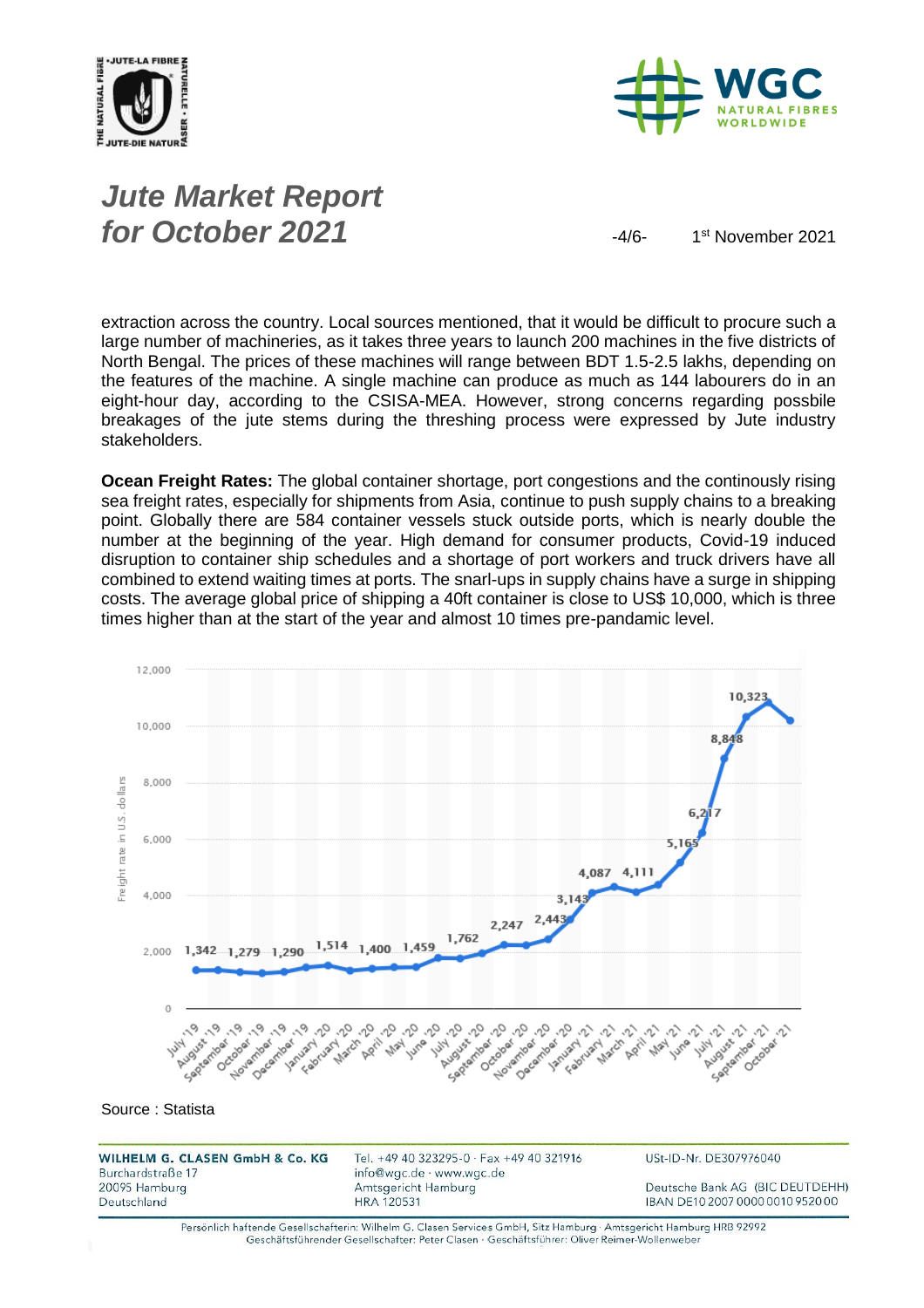



# *Jute Market Report for October 2021*  $-5/6$

1<sup>st</sup> November 2021

#### **India**

**Raw Jute:** The ruling market prices quoted by the Jute Balers Association (JBA) end of last month were as follows: TD-4 IRs 6.800 and TD-5 IRs 6.500 per 100 kgs. The final crop estimate stands now at 5.5 mio. bales for the crop year 2020-21. The carry forward from last year´s crop is 295.000 bales. The crop estimate for 2021-22 has been revised to 8.5 mio. bales, but due unusual slow arrival of fibre, it is feared that crop volume is even lower. The harvest of new crop fibre is fully completed in the meantime.

Due to slow arrival of raw jute, poor availability and rising prices, the Indian Jute industry decided to cut down the production capacity by around 20 per cent. It is expected that a significant reduction of consumption leads to a reduction of prices, which will eventually leads to a better availability of fibre. In case this tactic turns out to be successful the present direction of bullish vicious circle may change to bearish circle.

**Jute Yarn and Twine:** Local demand is picking up and prices ruling firm. Demand is mainly coming from local mills consumption and for sewing of jute bags

**Jute Goods:** Situation during the month under review presents itself as follows: Hessians firmed up. Selective mills asking for premium of 7 % against prices quoted by "standard" mills. Export demand is slowly picking up again. Local demand is on a moderate level. Prices for sackings also firmed up: Now IRs 115.000 to 125.000 per mton, with selective mills asking for premium of 8 % against prices quoted by "standard" mills.

B-Twills: The Indian Government ordered approx. 250.000 bales of B-Twill bags during the month under review. The current backlog increased and is around 200.000 bales, now.

Availability of Jute Carpet Backing Cloth is reported from January delivery, but limited sellers are in a position to hold prices.

Jute goods production of IJMA jute mills and jute mills reporting to IJMA in August 2021 amounted to 58.000 mtons of which 800 mtons were jute yarns/twines. In September jute goods production of IJMA jute mills and jute mills reporting to IJMA amounted to 53.000 mtons of which 1.000 mtons were jute yarns/twines.

**Covid-19 update:** At the moment the pandemic situation in India is under control. The number of new daily infections has meantime dropped to <20.000 cases per day. Lockdown is almost withdrawn with some restrictions left, such as night curfew and capacity utilisation of entertainment and social gatherings. Local train services resumed during the month under review and flights for selected international routes continue to open up. On October 21<sup>st</sup>, India reached a milestone of 1 Bio vaccinations. However only 21 per cent of the population is thoroughly vaccinated, so far.

| <b>WILHELM G. CLASEN GmbH &amp; Co. KG</b> |  |  |
|--------------------------------------------|--|--|
| Burchardstraße 17                          |  |  |
| 20095 Hamburg                              |  |  |
| Deutschland                                |  |  |

Tel. +49 40 323295-0 · Fax +49 40 321916 info@wgc.de · www.wgc.de Amtsgericht Hamburg **HRA 120531** 

USt-ID-Nr. DE307976040

Deutsche Bank AG (BIC DEUTDEHH) IBAN DE10 2007 0000 0010 9520 00